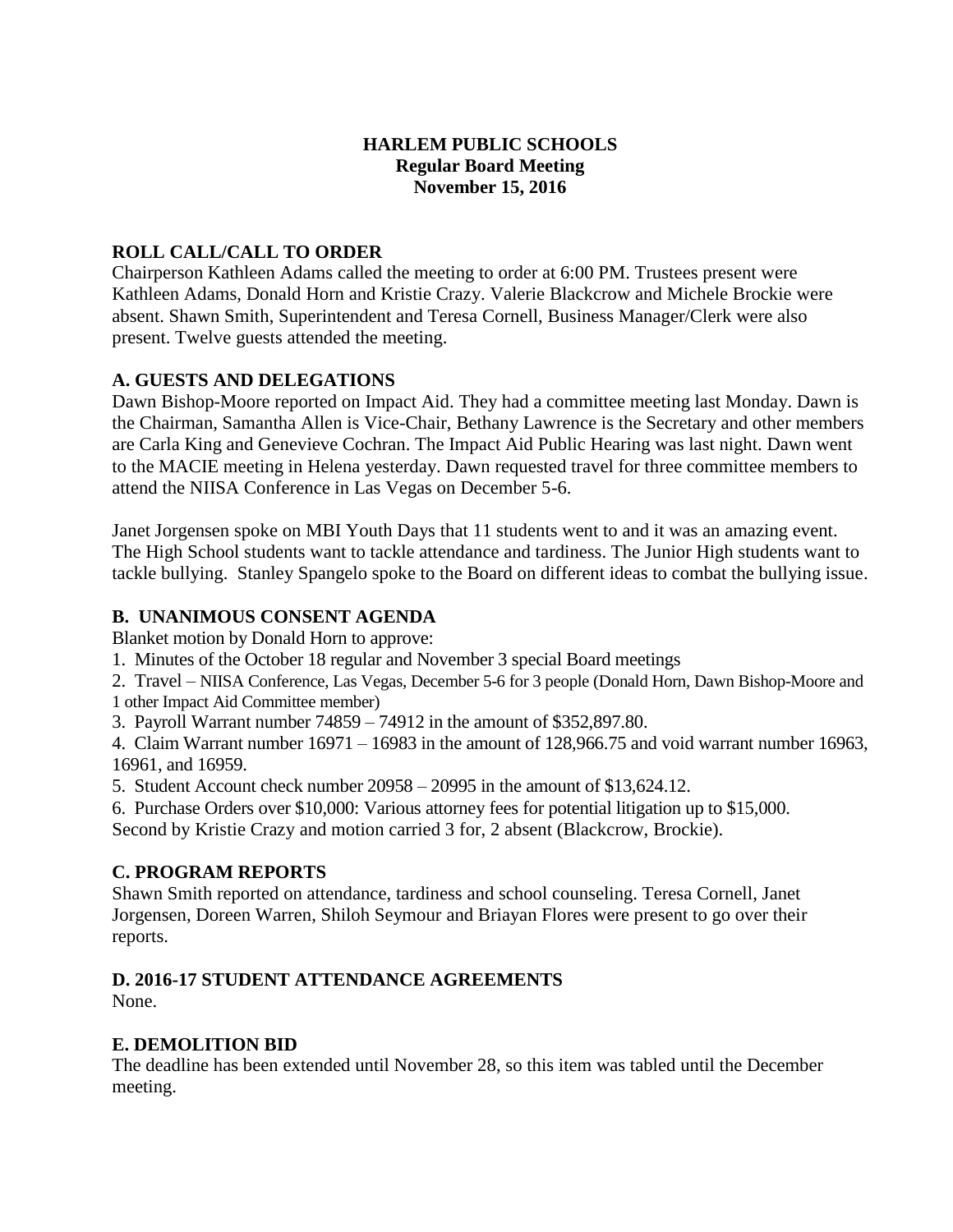#### **F. MEMBERSHIP – INDIAN SCHOOL BOARD CAUCUS** Tabled.

#### **G. RESOLUTION TO DISPOSE OF DISTRICT PROPERTY**

Motion by Donald Horn to adopt the following resolution:

#### **Disposition of Abandoned, Obsolete and Undesirable Property**

A Resolution to authorize the Board of Trustees of School District No. 12, Harlem, Montana to dispose of abandoned,

obsolete and undesirable property through the sale or other means, as provided by section 20-6-604, MCA.

WHEREAS, it has been determined that the following property has become undesirable by School District No. 12.

Old team supplies, jackets, sweats, uniforms and Harlem Wildcat gear

THEREFORE, BE IT RESOLVED, the Board of Trustees will dispose of this property through sales at winter sports events. Any property not sold will either be given away, recycled, or hauled to the local dumpsite.

Passed and approved by the Board of Trustees of School District No. 12 this 15th Day of November, 2016.

Second by Kristie Crazy and motion carried 3 for, 2 absent (Blackcrow, Brockie).

## **H. APPROVAL OF HOUSING APPLICATION**

Motion by Kristie Crazy to approve Janet Jorgensen's application to live in District housing at 306 2<sup>nd</sup> Ave SE. Second by Donald Horn and motion carried 3 for, 2 absent (Blackcrow, Brockie).

## **I. UPDATE ON SCHOOL COUNSELING AND DATA**

Shawn reported to the Board and said we may need to look at staffing for next year.

## **J. HIRE PART-TIME TRUANCY OFFICER**

Motion by Donald Horn to hire Harvey King for the Part-time Truancy Officer for SY 2016-17 per the CBA and pending background check with the district reserving the right to withdraw the offer based upon the results of background and reference checks. Second by Kristie Crazy and motion carried 3 for, 2 absent (Blackcrow, Brockie).

### **K. HIRE 2016-17 COACHES/EXTRA-CURRICULAR POSITIONS/COACHING**

Blanket motion by Donald Horn to hire:

- 1. Samantha Allen as High School Winter Cheer Coach for SY 2016-17, per the CBA and background check and student participation.
- 2. Wendy Briere as Junior High Winter Cheer Coach for SY 2016-17, per the CBA and background check and student participation.
- 3. Kate Webb as Junior High Girls Basketball Coach for SY 2016-17, per the CBA and background check prorated from her start date of 11/7/16 and student participation.
- 4. Kate Webb as Asst. Golf Coach for SY 2016-17, per the CBA and background check and student participation

Second by Kristie Crazy and motion carried 3 for, 2 absent (Blackcrow, Brockie).

### **L. SUB/EXTRA HELP LIST APPROVAL**

Blanket motion by Donald Horn to approve the sub/extra help/volunteer list of applicants below pending approved background check with the district reserving the right to withdraw the offer based upon the result of the background check and age requirements.

| Sasha Snow  | $K-12$ Sub                                               |  | \$14.17/hr. |
|-------------|----------------------------------------------------------|--|-------------|
| Sasha Snow  | Clerical                                                 |  | \$14.93/hr. |
| Harvey King | $K-12$ Sub                                               |  | \$14.17/hr. |
| Robe Walker | $K-12$ Sub                                               |  | \$14.17/hr. |
| 11 TT ' ' O | $\mathbf{100}$ $\mathbf{01}$ $\mathbf{101}$ $\mathbf{1}$ |  |             |

Second by Kristie Crazy and motion carried 3 for, 2 absent (Blackcrow, Brockie).